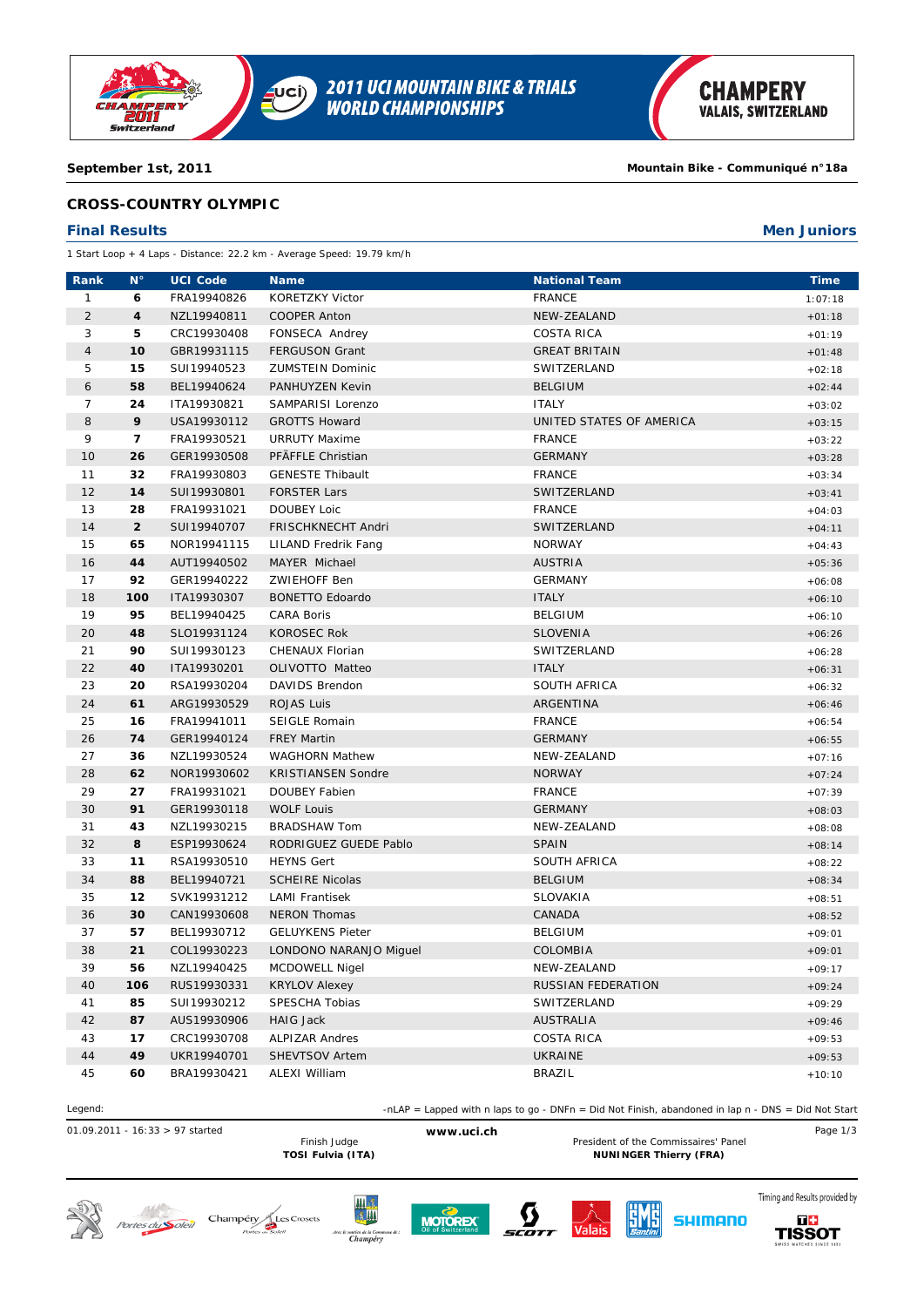

### **September 1st, 2011 Mountain Bike - Communiqué n°18a**

## **CROSS-COUNTRY OLYMPIC**

## **Final Results Men Juniors**

1 Start Loop + 4 Laps - Distance: 22.2 km - Average Speed: 19.79 km/h

| Rank | $\mathbf{N}^{\circ}$ | <b>UCI Code</b> | <b>Name</b>                       | <b>National Team</b>      | <b>Time</b>      |
|------|----------------------|-----------------|-----------------------------------|---------------------------|------------------|
| 46   | 23                   | BEL19930123     | <b>BATS Didier</b>                | <b>BELGIUM</b>            | $+10:18$         |
| 47   | 71                   | ISR19940308     | <b>NIV Guy</b>                    | <b>ISRAEL</b>             | $+10:23$         |
| 48   | 13                   | NED19931108     | <b>ZUURBIER Thijs</b>             | NETHERLANDS               | $+10:44$         |
| 49   | 29                   | CAN19940216     | <b>VIALLE Alexandre</b>           | CANADA                    | $+10:45$         |
| 50   | 68                   | RUS19930613     | <b>KUYAN Mark</b>                 | RUSSIAN FEDERATION        | $+11:13$         |
| 51   | 39                   | ARG19930611     | <b>INGRATTA Kevin</b>             | ARGENTINA                 | $+11:22$         |
| 52   | 66                   | SVK19931020     | <b>BEBCAK Jozef</b>               | SLOVAKIA                  | $+11:49$         |
| 53   | 81                   | NOR19940216     | NORDBAKKEN Karl Henrik            | <b>NORWAY</b>             | $+11:53$         |
| 54   | 22                   | JPN19940112     | SAWADA Toki                       | <b>JAPAN</b>              | $+12:04$         |
| 55   | 105                  | RUS19930820     | <b>KROPACHEV Egor</b>             | <b>RUSSIAN FEDERATION</b> | $+12:13$         |
| 56   | 99                   | CZE19940104     | <b>STOSEK Martin</b>              | <b>CZECH REPUBLIC</b>     | $+12:35$         |
| 57   | 79                   | CZE19930330     | DOLEZAL Milan                     | <b>CZECH REPUBLIC</b>     | $+12:36$         |
| 58   | 53                   | LAT19940213     | JANEVICS Peteris                  | LATVIA                    | $+12:37$         |
| 59   | 59                   | USA19940110     | <b>GORRY Richard Cypress</b>      | UNITED STATES OF AMERICA  | $+12:38$         |
| 60   | 55                   | AUS19940321     | <b>SEWELL Billy</b>               | AUSTRALIA                 | $+12:39$         |
| 61   | 47                   | SWE19940207     | <b>LINDE Emil</b>                 | <b>SWEDEN</b>             | $+12:45$         |
| 62   | 89                   | SUI19930823     | <b>BERSET Valentin</b>            | SWITZERLAND               | $+12:53$         |
| 63   | 72                   | POL19931108     | KOWALCZYK Michal                  | <b>POLAND</b>             | $+13:01$         |
| 64   | 78                   | GER19930204     | <b>BECK Aaron</b>                 | <b>GERMANY</b>            | $+13:04$         |
| 65   | 83                   | RUS19931229     | <b>ANDREEV Dmitry</b>             | RUSSIAN FEDERATION        | $+13:16$         |
| 66   | 86                   | AUS19930326     | MEYLAND Alexander                 | <b>AUSTRALIA</b>          | $+13:24$         |
| 67   | 67                   | AUT19930708     | <b>MICK Christoph</b>             | <b>AUSTRIA</b>            | $+14:12$         |
| 68   | 70                   | SLO19940328     | <b>DIMIC Gregor</b>               | SLOVENIA                  | $+14:35$         |
| 69   | 54                   | POR19940209     | BASILIO AMADO Gonçalo Duarte      | <b>PORTUGAL</b>           | $+15:22$         |
| 70   | 50                   | HUN19930322     | <b>FENYVESI Peter</b>             | HUNGARY                   | $-1$ LAP         |
| 71   | 103                  | RUS19940506     | <b>BOREDSKIY Ruslan</b>           | RUSSIAN FEDERATION        | $-1$ LAP         |
| 72   | 109                  | ISR19940921     | SHUBI Omer                        | <b>ISRAEL</b>             | $-1$ LAP         |
| 73   | 104                  | RUS19930821     | CHUBUKOV Nikita                   | <b>RUSSIAN FEDERATION</b> | $-1$ LAP         |
| 74   | 108                  | CHI19930109     | ANGUITA Sebastian                 | <b>CHILE</b>              | $-1$ LAP         |
| 75   | 25                   | CAN19940426     | <b>NADON Marc-Antoine</b>         | CANADA                    | $-1$ LAP         |
| 76   | 75                   | USA19940712     | <b>WILLIAMS Casey</b>             | UNITED STATES OF AMERICA  | $-1$ LAP         |
| 77   | 73                   | POR19940124     | FIGUEIREDO Diogo Andre            | PORTUGAL                  | $-1$ LAP         |
| 78   | 51                   | CRO19930202     | SUJEVIC Robi                      | CROATIA                   | $-1$ LAP         |
| 79   | 110                  | HUN19930718     | <b>MEGGYESI Gergo</b>             | <b>HUNGARY</b>            | $-1$ LAP         |
| 80   | 112                  | POL19940608     | GORZELAK Konrad                   | POLAND                    | $-1$ LAP         |
| 81   | 52                   | CYP19940430     | LOIZOU Christos                   | <b>CYPRUS</b>             | $-2LAP$          |
| 82   | 76                   | AUS19930926     | MCDONALD Daniel                   | <b>AUSTRALIA</b>          | $-2LAP$          |
| 83   | 69                   | CHI19940515     | <b>GARRY ROJAS Felipe Rodrigo</b> | <b>CHILE</b>              | $-2LAP$          |
| 84   | 33                   | CZE19930125     | <b>KOVAR Radim</b>                | <b>CZECH REPUBLIC</b>     | $-2LAP$          |
| 85   | 42                   | AUS19940122     | <b>AITKEN Christopher</b>         | <b>AUSTRALIA</b>          | $-2LAP$          |
|      | 38                   | POL19930825     | WAWAK Bartlomiej                  | POLAND                    | DNF4             |
|      | 37                   | BRA19940429     | <b>SESSLER Nicolas</b>            | <b>BRAZIL</b>             | DNF4             |
|      | 82                   | AUT19941105     | <b>HAGSPIEL Elias</b>             | <b>AUSTRIA</b>            | DNF3             |
|      | 18                   | USA19940216     | SWENSON Keegan                    | UNITED STATES OF AMERICA  | DNF3             |
|      | 63                   | GER19930417     | WEISENSEEL Jochen                 | <b>GERMANY</b>            | DNF <sub>3</sub> |

Legend:  $\text{ln} \text{LAP} = \text{Lapped with } \text{n} \text{ laps to go - DNFn = Did Not Finish, abandoned in lap n - DNS = Did Not Start.}$ 

01.09.2011 - 16:33 > 97 started **www.uci.ch** Page 2/3

Finish Judge **Example 20 To All Accepts** President of the Commissaires' Panel<br>TOSI Fulvia (ITA) **President of the Commissaires' Panel NUNINGER Thierry (FRA)** 















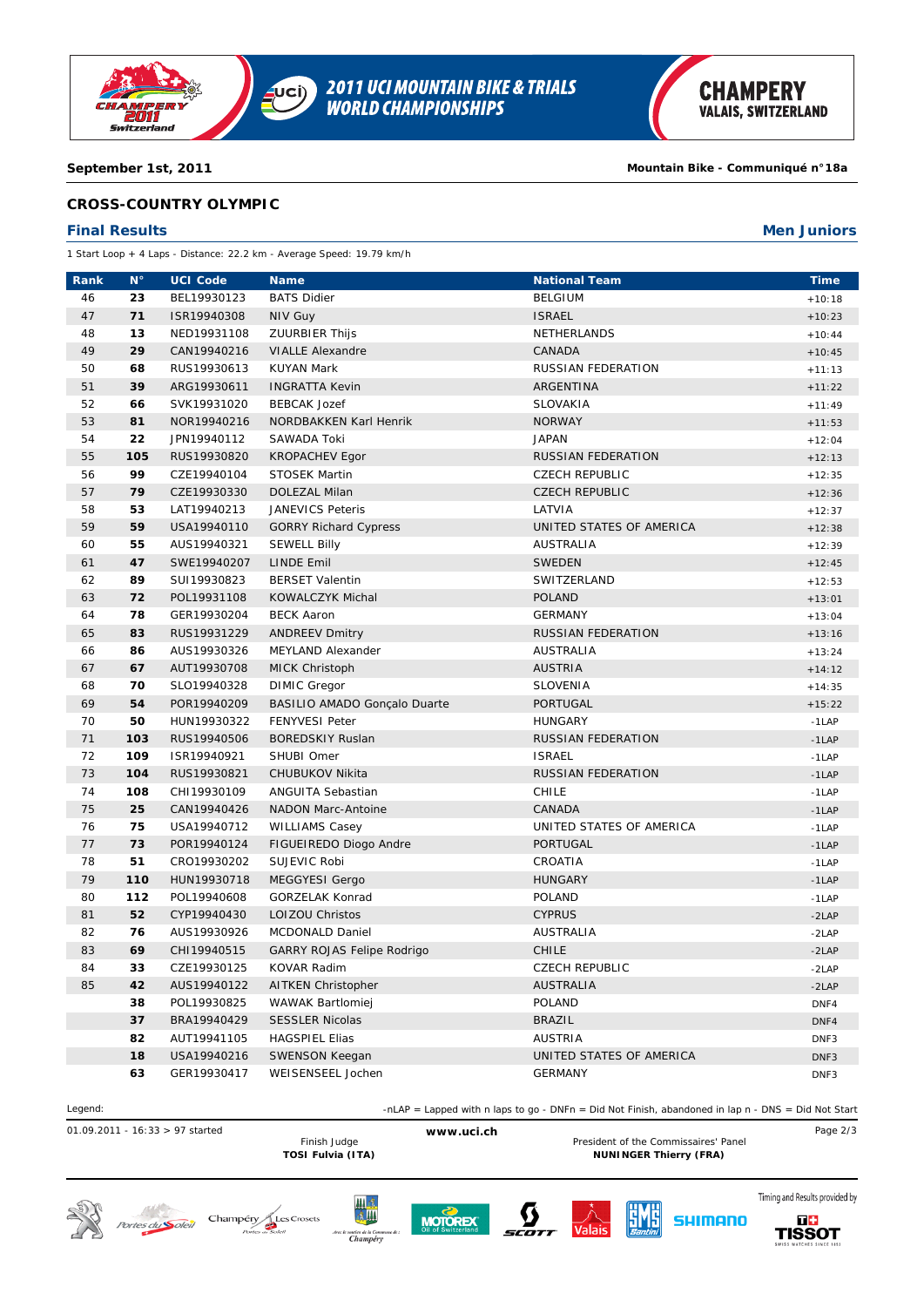

**September 1st, 2011 Mountain Bike - Communiqué n°18a**

## **CROSS-COUNTRY OLYMPIC**

#### **Final Results Men Juniors**

1 Start Loop + 4 Laps - Distance: 22.2 km - Average Speed: 19.79 km/h

| <b>Rank</b> | $N^{\circ}$ | <b>UCI Code</b> | <b>Name</b>            | <b>National Team</b>             | <b>Time</b>      |
|-------------|-------------|-----------------|------------------------|----------------------------------|------------------|
|             | 3           | BEL19930213     | <b>SCHUERMANS Jens</b> | <b>BELGIUM</b>                   | DNF <sub>2</sub> |
|             | 19          | RSA19930427     | ROBERTS Luke           | SOUTH AFRICA                     | DNF <sub>2</sub> |
|             | 35          | GER19931208     | <b>FINKE Malte</b>     | <b>GERMANY</b>                   | DNF <sub>2</sub> |
|             | 31          | BRA19930802     | COCUZZI Luiz           | <b>BRAZIL</b>                    | DNF <sub>2</sub> |
|             | 84          | HUN19940526     | SZALONTAY Bence        | <b>HUNGARY</b>                   | DNF <sub>2</sub> |
|             | 45          | ESP19930208     | SANTOS RIDAO Antonio   | <b>SPAIN</b>                     | DNF1             |
|             | 34          | GBR19930420     | <b>SUMPTON Matthew</b> | <b>GREAT BRITAIN</b>             | <b>DNFO</b>      |
|             | 113         | VEN19930616     | MUNOZ Sandro           | BOLIVARIAN REPUBLIC OF VENEZUELA | <b>DNS</b>       |
|             |             |                 |                        |                                  |                  |

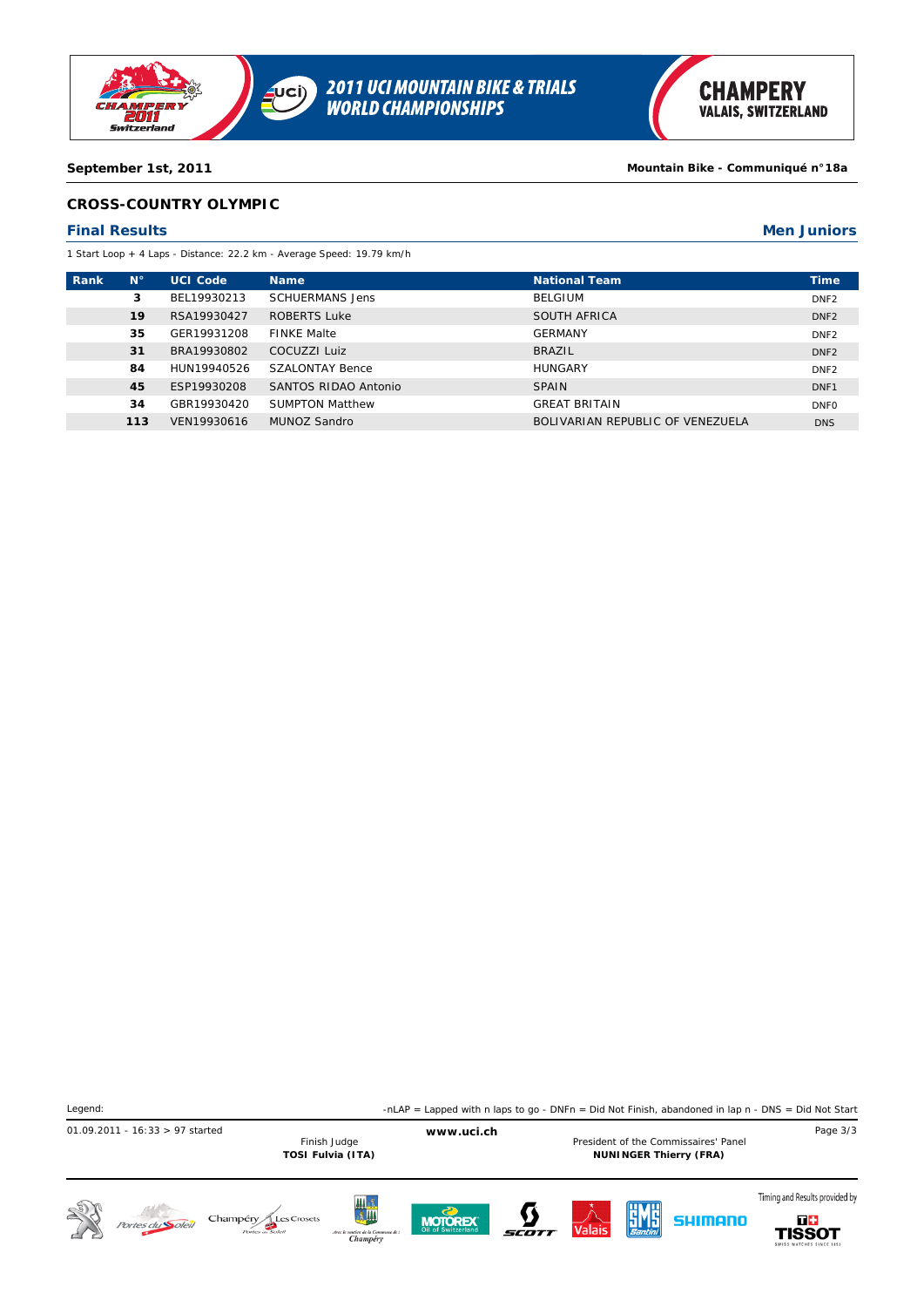

#### **September 1st, 2011 Mountain Bike - Communiqué n°18b**

### **CROSS-COUNTRY OLYMPIC**

#### **Race Analysis Men Juniors**

| Rank                   | $N^{\circ}$                 | <b>Name</b>                                              |                               | <b>National Team</b>                              | Avg   | Time<br>Gap         |
|------------------------|-----------------------------|----------------------------------------------------------|-------------------------------|---------------------------------------------------|-------|---------------------|
|                        | START LOOP                  | LAP 1<br>LAP <sub>2</sub>                                | LAP <sub>3</sub>              | LAP <sub>4</sub>                                  |       |                     |
| $1 \quad \blacksquare$ | $6\quad$                    | <b>KORETZKY Victor</b>                                   | <b>FRA</b>                    | <b>FRANCE</b>                                     | 19.79 | 1:07:18             |
|                        | 7:32(6)                     | 21:48(1)<br>$36:25$ (1)                                  |                               | $51:38$ (1) $1:07:18$ (1)                         |       |                     |
|                        | 7:32(6)                     | $14:16$ (1)<br>14:37<br>(1)                              | 15:13(1)                      | 15:40(6)                                          |       |                     |
| $\overline{2}$         | $\overline{\mathbf{4}}$     | <b>COOPER Anton</b>                                      | <b>NZL</b>                    | <b>NEW-ZEALAND</b>                                | 19.42 | $1:08:36$ +01:18    |
|                        | 7:41(13)<br>7:41(13)        | 22:58<br>(8)<br>38:15<br>(6)<br>15:17(6)<br>15:17<br>(2) | 15:29(4)                      | 53:44 (5) 1:08:36 (2)<br>14:52(1)                 |       |                     |
| $\mathbf{3}$           | $5 -$<br><b>The Co</b>      | <b>FONSECA Andrey</b>                                    | <b>CRC</b>                    | <b>COSTA RICA</b>                                 | 19.41 | $1:08:37 +01:19$    |
|                        | 7:10(2)                     | 22:14<br>(2)<br>37:45<br>(2)                             | 53:16 (2) 1:08:37             | (3)                                               |       |                     |
|                        | 7:10(2)                     | 15:04<br>(4)<br>15:31(5)                                 | 15:31(5)                      | 15:21<br>(3)                                      |       |                     |
| $\overline{4}$         | $\overline{10}$<br>7:02(1)  | <b>FERGUSON Grant</b><br>$22:16$ (3)<br>38:04(4)         | <b>GBR</b>                    | <b>GREAT BRITAIN</b><br>$53:40$ (4) $1:09:06$ (4) | 19.28 | 1:09:06<br>$+01:48$ |
|                        | $7:02$ (1)                  | $15:14$ (5)<br>15:48(14)                                 | 15:36(6)                      | 15:26(4)                                          |       |                     |
| 5                      | 15                          | <b>ZUMSTEIN Dominic</b>                                  | <b>SUI</b>                    | <b>SWITZERLAND</b>                                | 19.14 | 1:09:36<br>$+02:18$ |
|                        | $7:35$ (8)<br>7:35(8)       | 38:13<br>22:52(6)<br>(5)<br>15:17(6)<br>15:21(3)         | 53:36 (3) 1:09:36<br>15:23(3) | (5)<br>16:00(9)                                   |       |                     |
| 6                      | 58                          | <b>PANHUYZEN Kevin</b>                                   | <b>BEL</b>                    | <b>BELGIUM</b>                                    | 19.02 | $+02:44$<br>1:10:02 |
|                        | 8:22(34)                    | 23:47 (20)<br>39:11(14)                                  |                               | $54:32$ (8) $1:10:02$ (6)                         |       |                     |
|                        | 8:22(34)                    | 15:25 (9)<br>15:24(4)                                    | 15:21(2)                      | 15:30(5)                                          |       |                     |
| $7 \sim$               | 24                          | <b>SAMPARISI Lorenzo</b>                                 | <b>ITA</b>                    | <b>ITALY</b>                                      | 18.94 | $1:10:20 +03:02$    |
|                        | 7:34(7)<br>7:34(7)          | $22:55$ (7)<br>$38:41$ (8)<br>$15:21$ (8)<br>15:46(11)   | 15:37(7)                      | $54:18$ (6) $1:10:20$ (7)<br>16:02(10)            |       |                     |
| 8                      | 9                           | <b>GROTTS Howard</b>                                     | <b>USA</b>                    | UNITED STATES OF AMERICA                          | 18.88 | $1:10:33 + 03:15$   |
|                        | 7:38(10)                    | $38:26$ (7)<br>$22:39$ (5)                               |                               | $54:23$ (7) $1:10:33$ (8)                         |       |                     |
|                        | 7:38(10)                    | $15:01$ (3)<br>15:47(12)                                 | 15:57(11)                     | 16:10 (15)                                        |       |                     |
| 9                      | $7^{\circ}$                 | <b>URRUTY Maxime</b>                                     | <b>FRA</b>                    | <b>FRANCE</b>                                     | 18.85 | $1:10:40 + 03:22$   |
|                        | 7:35(9)<br>7:35(9)          | $22:16$ (4)<br>$38:01$ (3)<br>$14:41$ (2)<br>15:45(9)    | 17:33(55)                     | 55:34 (15) 1:10:40 (9)<br>$15:06$ (2)             |       |                     |
| 10 <sup>°</sup>        | 26                          | <b>PFÄFFLE Christian</b>                                 | <b>GER</b>                    | <b>GERMANY</b>                                    | 18.82 | $1:10:46 + 03:28$   |
|                        | 7:45(17)                    | 23:23 (14)<br>39:08 (12)                                 |                               | 54:50 (10) 1:10:46 (10)                           |       |                     |
|                        | 7:45(17)                    | 15:45(9)<br>15:38 (11)                                   | 15:42(8)                      | $15:56$ (8)                                       |       |                     |
| 11                     | 32 <sub>2</sub><br>7:42(14) | <b>GENESTE Thibault</b><br>38:56(10)<br>23:23 (13)       | <b>FRA</b>                    | <b>FRANCE</b><br>54:49 (9) 1:10:52 (11)           | 18.8  | $1:10:52 +03:34$    |
|                        | 7:42(14)                    | 15:41(14)<br>15:33(7)                                    | 15:53(10)                     | 16:03(11)                                         |       |                     |
| 12 <sup>2</sup>        | 14                          | <b>FORSTER Lars</b>                                      | <b>SUI</b>                    | <b>SWITZERLAND</b>                                | 18.76 | 1:10:59<br>$+03:41$ |
|                        | 7:40(12)<br>7:40(12)        | 23:20(11)<br>38:52<br>(9)<br>15:40 (12)<br>15:32(6)      | 16:16(18)                     | 55:08 (11) 1:10:59 (12)<br>15:51(7)               |       |                     |
| 13                     | 28                          | <b>DOUBEY Loic</b>                                       | <b>FRA</b>                    | <b>FRANCE</b>                                     | 18.67 | 1:11:21<br>$+04:03$ |
|                        | 7:44(16)                    | 39:03(11)<br>23:24(15)                                   |                               | 55:12 (12) 1:11:21 (13)                           |       |                     |
|                        | 7:44(16)                    | 15:40 (12)<br>$15:39$ (8)                                | 16:09(14)                     | 16:09 (13)                                        |       |                     |
| 14                     | $2^{\circ}$                 | <b>FRISCHKNECHT Andri</b>                                | SUI                           | <b>SWITZERLAND</b>                                | 18.63 | $1:11:29 +04:11$    |
|                        | 7:18(3)<br>7:18(3)          | 23:15 (10)<br>39:10 (13)<br>15:57 (19)<br>15:55(15)      | 16:12(16)                     | 55:22 (13) 1:11:29 (14)<br>16:07(12)              |       |                     |
| 15                     | 65                          | <b>LILAND Fredrik Fang</b>                               | <b>NOR</b>                    | <b>NORWAY</b>                                     | 18.5  | $1:12:01 + 04:43$   |
|                        | 7:47(18)                    | 23:35(16)<br>39:22 (15)                                  |                               | 55:31 (14) 1:12:01 (15)                           |       |                     |
|                        | 7:47(18)                    | 15:48 (16)<br>15:47(12)                                  | 16:09(14)                     | 16:30(20)                                         |       |                     |
| 16                     | 44<br>7:21(4)               | <b>MAYER Michael</b><br>23:20 (12)<br>39:29 (16)         | <b>AUT</b>                    | <b>AUSTRIA</b><br>56:07 (17) 1:12:54 (16)         | 18.27 | 1:12:54<br>$+05:36$ |
|                        | 7:21(4)                     | 15:59(21)<br>16:09(17)                                   | 16:38(27)                     | 16:47(30)                                         |       |                     |
| 17                     | 92                          | <b>ZWIEHOFF Ben</b>                                      | <b>GER</b>                    | <b>GERMANY</b>                                    | 18.14 | 1:13:26<br>$+06:08$ |
|                        | 8:13(30)                    | 24:13 (25)<br>40:41 (23)                                 |                               | 57:02 (20) 1:13:26 (17)                           |       |                     |
|                        | 8:13(30)                    | 16:00(23)<br>16:28 (27)                                  | 16:21(20)                     | 16:24(17)                                         |       |                     |



01.09.2011 - 16:33 > 97 started **www.uci.ch** Page 1/6











Timing and Results provided by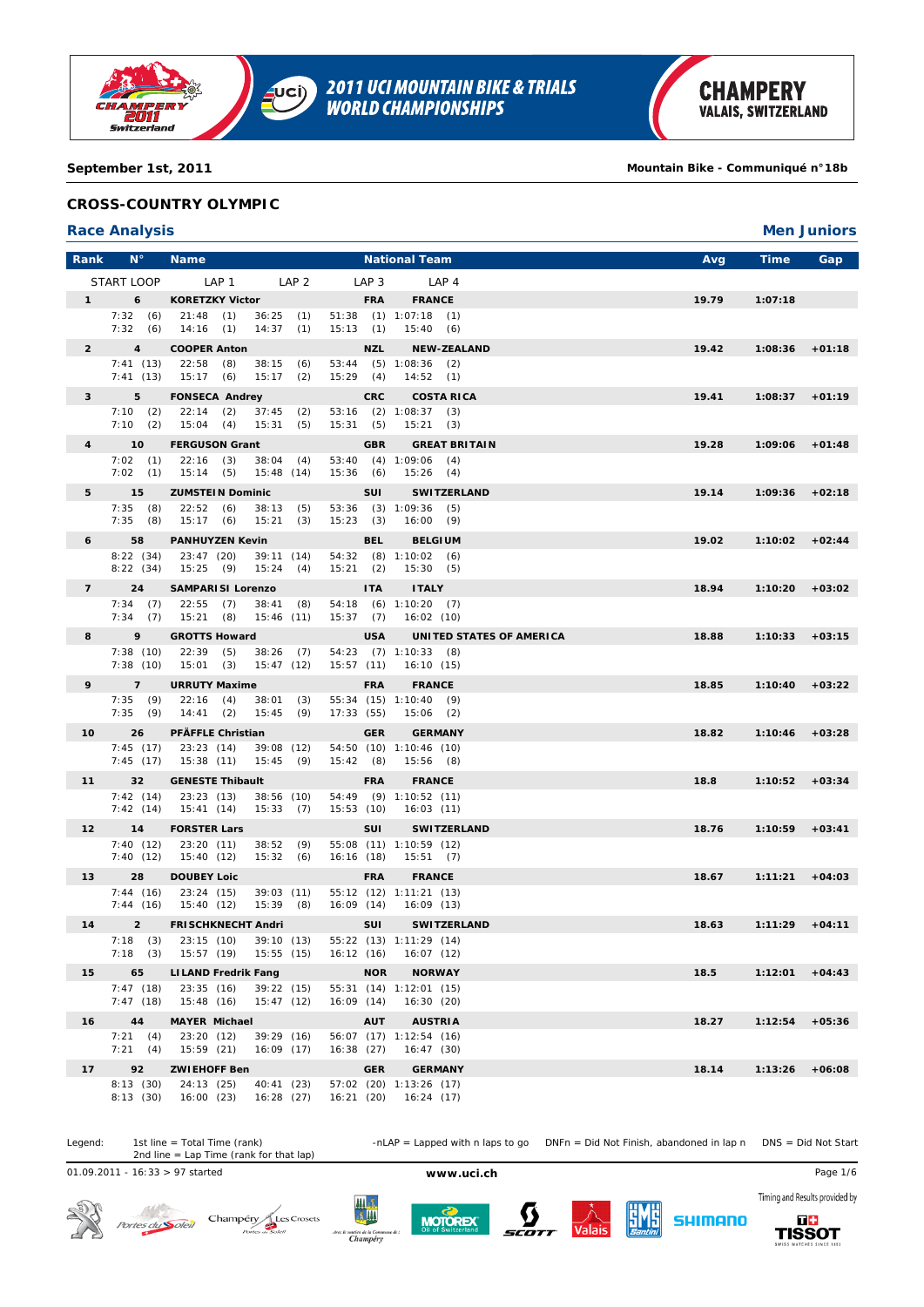

**September 1st, 2011 Mountain Bike - Communiqué n°18b**

## **CROSS-COUNTRY OLYMPIC**

### **Race Analysis Men Juniors**

| Rank | $N^{\circ}$          | <b>Name</b>                                         |                  | <b>National Team</b>                      | Avg   | Time              | Gap      |
|------|----------------------|-----------------------------------------------------|------------------|-------------------------------------------|-------|-------------------|----------|
|      | START LOOP           | LAP <sub>1</sub><br>LAP <sub>2</sub>                | LAP <sub>3</sub> | LAP 4                                     |       |                   |          |
| 18   | 100                  | <b>BONETTO Edoardo</b>                              | <b>ITA</b>       | <b>ITALY</b>                              | 18.13 | 1:13:28           | $+06:10$ |
|      | 8:31(35)             | 24:28 (29)<br>40:44 (26)                            |                  | 57:00 (19) 1:13:28 (18)                   |       |                   |          |
|      | 8:31(35)             | 15:57 (19)<br>16:16(21)                             | 16:16(18)        | 16:28(18)                                 |       |                   |          |
| 19   | 95                   | <b>CARA Boris</b>                                   | <b>BEL</b>       | <b>BELGIUM</b>                            | 18.13 | 1:13:28           | $+06:10$ |
|      | 8:34(37)<br>8:34(37) | 24:22 (28)<br>40:43 (25)<br>16:21(24)<br>15:48(16)  | 16:36(24)        | 57:19 (26) 1:13:28 (19)<br>16:09(13)      |       |                   |          |
| 20   | 48                   | <b>KOROSEC Rok</b>                                  | <b>SLO</b>       | <b>SLOVENIA</b>                           | 18.07 | 1:13:44           | $+06:26$ |
|      | 7:40(11)             | 23:57(21)<br>40:41 (24)                             |                  | 57:09 (22) 1:13:44 (20)                   |       |                   |          |
|      | 7:40(11)             | 16:17(30)<br>16:44(34)                              | 16:28(22)        | 16:35(24)                                 |       |                   |          |
| 21   | 90                   | <b>CHENAUX Florian</b>                              | SUI              | <b>SWITZERLAND</b>                        | 18.06 | 1:13:46           | $+06:28$ |
|      | 8:13(29)             | 24:34 (30)<br>40:50 (27)                            |                  | 57:14 (23) 1:13:46 (21)                   |       |                   |          |
|      | 8:13(29)             | 16:21(34)<br>16:16(21)                              | 16:24(21)        | 16:32(22)                                 |       |                   |          |
| 22   | 40                   | <b>OLIVOTTO Matteo</b>                              | <b>ITA</b>       | <b>ITALY</b>                              | 18.04 | 1:13:49           | $+06:31$ |
|      | 8:15(31)<br>8:15(31) | 24:18 (27)<br>40:40 (21)<br>16:03(24)<br>16:22(25)  | 16:37(26)        | 57:17 (24) 1:13:49 (22)<br>16:32(22)      |       |                   |          |
| 23   | 20                   | <b>DAVIDS Brendon</b>                               | <b>RSA</b>       | <b>SOUTH AFRICA</b>                       | 18.04 | 1:13:50           | $+06:32$ |
|      | 8:12(27)             | 24:41 (33)<br>41:12(30)                             |                  | 57:20 (27) 1:13:50 (23)                   |       |                   |          |
|      | 8:12(27)             | 16:29(39)<br>16:31(28)                              | 16:08(13)        | 16:30(20)                                 |       |                   |          |
| 24   | 61                   | <b>ROJAS Luis</b>                                   | <b>ARG</b>       | <b>ARGENTINA</b>                          | 17.98 | 1:14:04           | $+06:46$ |
|      | 8:21(33)<br>8:21(33) | 24:39 (31)<br>40:57 (28)                            |                  | 57:36 (29) 1:14:04 (24)                   |       |                   |          |
|      |                      | 16:18(23)<br>16:18(31)                              | 16:39(28)        | 16:28(18)                                 |       |                   |          |
| 25   | 16<br>7:58(23)       | <b>SEIGLE Romain</b><br>24:04 (24)<br>40:28 (19)    | <b>FRA</b>       | <b>FRANCE</b><br>57:18 (25) 1:14:12 (25)  | 17.95 | $1:14:12 + 06:54$ |          |
|      | 7:58(23)             | 16:06(25)<br>16:24(26)                              | 16:50(35)        | 16:54(33)                                 |       |                   |          |
| 26   | 74                   | <b>FREY Martin</b>                                  | <b>GER</b>       | <b>GERMANY</b>                            | 17.95 | 1:14:13           | $+06:55$ |
|      | 8:20(32)             | 24:51 (35)<br>41:03 (29)                            |                  | 57:05 (21) 1:14:13 (26)                   |       |                   |          |
|      | 8:20(32)             | 16:31(40)<br>16:12(18)                              | 16:02(12)        | 17:08(41)                                 |       |                   |          |
| 27   | 36                   | <b>WAGHORN Mathew</b>                               | <b>NZL</b>       | <b>NEW-ZEALAND</b>                        | 17.86 | 1:14:34           | $+07:16$ |
|      | 8:04(26)<br>8:04(26) | 24:03 (23)<br>40:40 (22)<br>15:59(21)<br>16:37(31)  | 16:53(38)        | 57:33 (28) 1:14:34 (27)<br>17:01(36)      |       |                   |          |
| 28   | 62                   | <b>KRISTIANSEN Sondre</b>                           | <b>NOR</b>       | <b>NORWAY</b>                             | 17.83 | 1:14:42           | $+07:24$ |
|      | 9:14(63)             | 26:00(49)<br>42:15 (39)                             |                  | 58:30 (31) 1:14:42 (28)                   |       |                   |          |
|      | 9:14(63)             | 16:46(46)<br>16:15(20)                              | 16:15(17)        | 16:12(16)                                 |       |                   |          |
| 29   | 27                   | <b>DOUBEY Fabien</b>                                | <b>FRA</b>       | <b>FRANCE</b>                             | 17.77 | 1:14:57           | $+07:39$ |
|      | 7:52(20)             | 23:41(19)<br>39:53(17)                              |                  | 56:50 (18) 1:14:57 (29)                   |       |                   |          |
|      | 7:52(20)             | 15:49(18)<br>16:12(18)                              | 16:57(40)        | 18:07 (64)                                |       |                   |          |
| 30   | 91<br>8:59(50)       | <b>WOLF Louis</b><br>42:09 (38)<br>25:22(41)        | <b>GER</b>       | <b>GERMANY</b><br>58:43 (35) 1:15:21 (30) | 17.68 | 1:15:21           | $+08:03$ |
|      | 8:59(50)             | 16:47(39)<br>16:23(35)                              | 16:34(23)        | 16:38(25)                                 |       |                   |          |
| 31   | 43                   | <b>BRADSHAW Tom</b>                                 | NZL              | <b>NEW-ZEALAND</b>                        | 17.66 | 1:15:26           | $+08:08$ |
|      | 8:46(39)             | 25:09 (39)<br>41:49 (34)                            |                  | 58:38 (33) 1:15:26 (31)                   |       |                   |          |
|      | 8:46(39)             | 16:23(35)<br>16:40 (32)                             | 16:49 (34)       | 16:48(31)                                 |       |                   |          |
| 32   | 8                    | RODRIGUEZ GUEDE Pablo                               | <b>ESP</b>       | <b>SPAIN</b>                              | 17.63 | $1:15:32 +08:14$  |          |
|      | 8:46(38)<br>8:46(38) | 25:10(40)<br>41:56 (36)<br>16:24 (38)<br>16:46 (38) | 16:46(33)        | 58:42 (34) 1:15:32 (32)<br>16:50(32)      |       |                   |          |
| 33   | 11                   | <b>HEYNS Gert</b>                                   | <b>RSA</b>       | <b>SOUTH AFRICA</b>                       | 17.6  | 1:15:40           | $+08:22$ |
|      | 8:03(24)             | 24:43 (34)<br>41:19 (31)                            |                  | 58:09 (30) 1:15:40 (33)                   |       |                   |          |
|      | 8:03(24)             | 16:40(42)<br>16:36 (29)                             | 16:50(35)        | 17:31(48)                                 |       |                   |          |
| 34   | 88                   | <b>SCHEIRE Nicolas</b>                              | BEL              | <b>BELGIUM</b>                            | 17.56 | 1:15:52           | $+08:34$ |
|      | 9:04(55)             | 42:30 (40)<br>25:41 (45)                            |                  | 59:13 (38) 1:15:52 (34)                   |       |                   |          |
|      | 9:04(55)             | 16:37(41)<br>16:49 (41)                             | 16:43(30)        | 16:39 (26)                                |       |                   |          |

Legend: 1st line = Total Time (rank) -nLAP = Lapped with n laps to go DNFn = Did Not Finish, abandoned in lap n DNS = Did Not Start 1st line = Total Time (rank)<br>2nd line = Lap Time (rank for that lap)

01.09.2011 - 16:33 > 97 started **www.uci.ch** Page 2/6









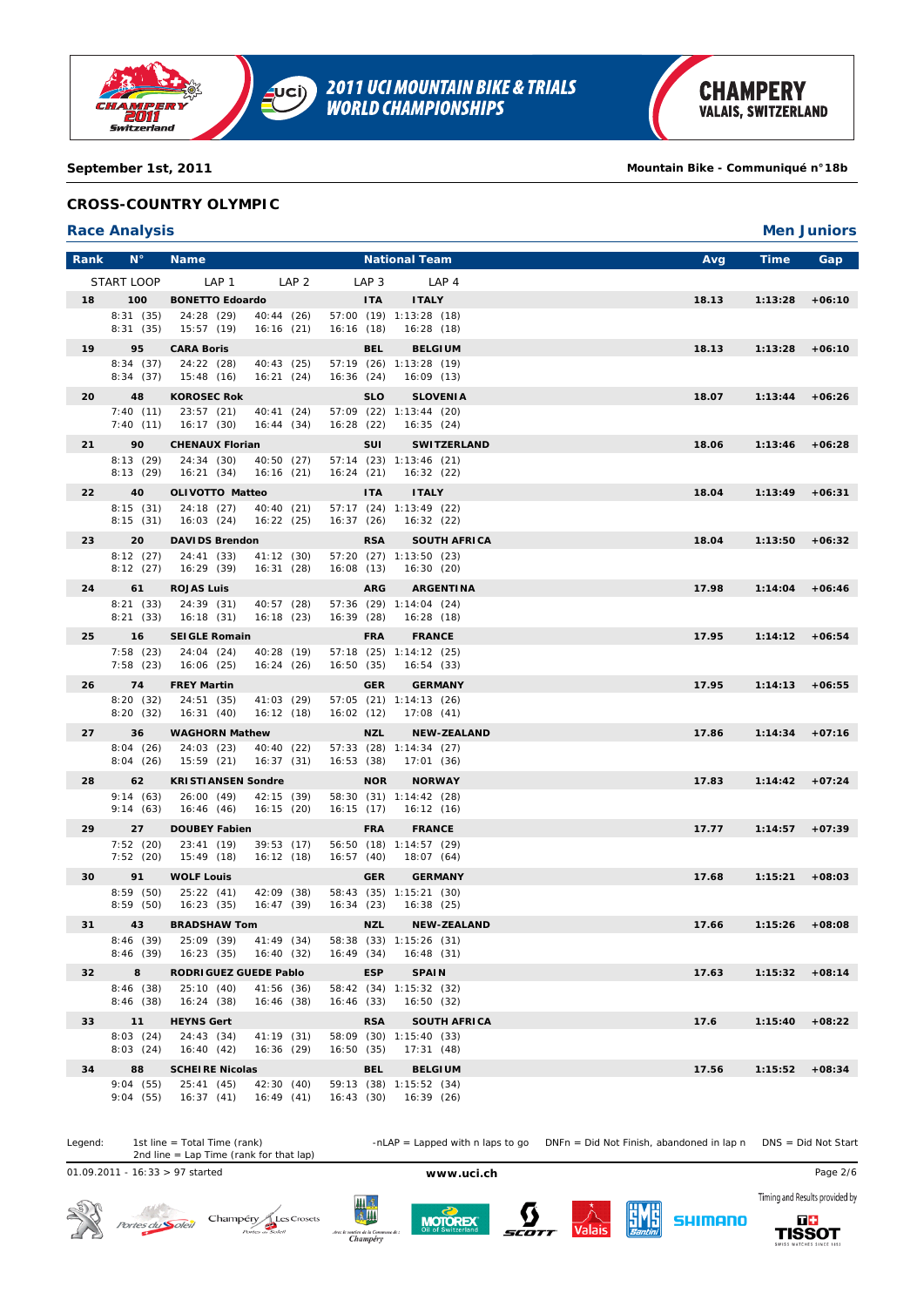

## **September 1st, 2011 Mountain Bike - Communiqué n°18b**

## **CROSS-COUNTRY OLYMPIC**

## **Race Analysis Men Juniors**

| Rank | $N^{\circ}$          | <b>Name</b>                         |                                                                 |                  | <b>National Team</b>                       | Avg   | <b>Time</b>       | Gap      |
|------|----------------------|-------------------------------------|-----------------------------------------------------------------|------------------|--------------------------------------------|-------|-------------------|----------|
|      | START LOOP           | LAP 1                               | LAP <sub>2</sub>                                                | LAP <sub>3</sub> | LAP <sub>4</sub>                           |       |                   |          |
| 35   | 12                   | <b>LAMI Frantisek</b>               |                                                                 | <b>SVK</b>       | <b>SLOVAKIA</b>                            | 17.49 | 1:16:09           | $+08:51$ |
|      | 7:53(21)             | 24:16(26)                           | 42:36 (42)                                                      |                  | 59:28 (39) 1:16:09 (35)                    |       |                   |          |
|      | 7:53(21)             | 16:23(35)                           | 18:20 (76)<br>16:52(37)                                         |                  | 16:41 (27)                                 |       |                   |          |
| 36   | 30                   | <b>NERON Thomas</b>                 |                                                                 | CAN              | <b>CANADA</b>                              | 17.49 | 1:16:10           | $+08:52$ |
|      | 8:47(43)<br>8:47(43) | 25:05 (37)<br>16:18(31)             | 41:53(35)<br>16:48(40)<br>17:09(44)                             |                  | 59:02 (37) 1:16:10 (36)<br>17:08(41)       |       |                   |          |
| 37   | 57                   | <b>GELUYKENS Pieter</b>             |                                                                 | <b>BEL</b>       | <b>BELGIUM</b>                             | 17.45 | 1:16:19           | $+09:01$ |
|      | 8:58(48)             | 26:01(50)                           | 42:52(46)                                                       |                  | 59:33 (40) 1:16:19 (37)                    |       |                   |          |
|      | 8:58(48)             | 17:03(54)                           | 16:51(42)<br>16:41(29)                                          |                  | 16:46 (29)                                 |       |                   |          |
| 38   | 21                   | <b>LONDONO NARANJO Miquel</b>       |                                                                 | COL              | <b>COLOMBIA</b><br>58:30 (32) 1:16:19 (38) | 17.45 | $1:16:19 +09:01$  |          |
|      | 7:23(5)<br>7:23(5)   | 23:36 (17)<br>16:13(28)             | 40:38 (20)<br>17:02(49)<br>17:52(64)                            |                  | 17:49 (56)                                 |       |                   |          |
| 39   | 56                   | <b>MCDOWELL Nigel</b>               |                                                                 | NZL              | <b>NEW-ZEALAND</b>                         | 17.39 | 1:16:35           | $+09:17$ |
|      | 8:46(40)             | 25:29 (42)                          | 43:10 (49)                                                      |                  | 59:54 (44) 1:16:35 (39)                    |       |                   |          |
|      | 8:46(40)             | 16:43(44)                           | 17:41(62)<br>16:44(32)                                          |                  | 16:41(27)                                  |       |                   |          |
| 40   | 106                  | <b>KRYLOV Alexey</b>                |                                                                 | <b>RUS</b>       | <b>RUSSIAN FEDERATION</b>                  | 17.37 | 1:16:42           | $+09:24$ |
|      | 9:00(52)<br>9:00(52) | 26:08(53)<br>17:08 (56)             | 43:03 (48)<br>16:43(30)<br>16:55(44)                            |                  | 59:46 (42) 1:16:42 (40)<br>16:56 (34)      |       |                   |          |
| 41   | 85                   | <b>SPESCHA Tobias</b>               |                                                                 | SUI              | <b>SWITZERLAND</b>                         | 17.35 | 1:16:47           | $+09:29$ |
|      | 8:32(36)             | 24:40 (32)                          | 41:25 (32)                                                      |                  | 59:01 (36) 1:16:47 (41)                    |       |                   |          |
|      | 8:32(36)             | 16:08(27)                           | 16:45(36)<br>17:36(58)                                          |                  | 17:46 (52)                                 |       |                   |          |
| 42   | 87                   | <b>HAIG Jack</b>                    |                                                                 | <b>AUS</b>       | <b>AUSTRALIA</b>                           | 17.28 | 1:17:04           | $+09:46$ |
|      | 9:02(54)<br>9:02(54) | 25:53 (47)<br>16:51(47)             | 43:11 (51) 1:00:07 (47) 1:17:04 (42)<br>17:18(55)<br>16:56 (39) |                  | 16:57 (35)                                 |       |                   |          |
| 43   | 17                   | <b>ALPIZAR Andres</b>               |                                                                 | <b>CRC</b>       | <b>COSTA RICA</b>                          | 17.26 | 1:17:11           | $+09:53$ |
|      | 9:06(56)             | 26:31(57)                           | 43:29 (53) 1:00:05 (46) 1:17:11 (43)                            |                  |                                            |       |                   |          |
|      | 9:06(56)             | 17:25(60)                           | 16:58(47)<br>16:36 (24)                                         |                  | 17:06 (40)                                 |       |                   |          |
| 44   | 49<br>9:12(61)       | <b>SHEVTSOV Artem</b>               | 42:42 (45) 1:00:01 (45) 1:17:11 (44)                            | <b>UKR</b>       | <b>UKRAINE</b>                             | 17.26 | $1:17:11 + 09:53$ |          |
|      | 9:12(61)             | 26:06 (52)<br>16:54(49)             | 16:36(29)<br>17:19 (49)                                         |                  | 17:10(43)                                  |       |                   |          |
| 45   | 60                   | <b>ALEXI William</b>                |                                                                 | <b>BRA</b>       | <b>BRAZIL</b>                              | 17.19 | $1:17:28$ +10:10  |          |
|      | 9:07(57)             | 26:09 (54)                          | 43:02 (47) 1:00:08 (48) 1:17:28 (45)                            |                  |                                            |       |                   |          |
|      | 9:07(57)             | 17:02(52)                           | 16:53(43)<br>17:06 (42)                                         |                  | 17:20(44)                                  |       |                   |          |
| 46   | 23<br>8:03(25)       | <b>BATS Didier</b><br>25:08 (38)    | 42:09 (37)                                                      | <b>BEL</b>       | <b>BELGIUM</b><br>59:50 (43) 1:17:36 (46)  | 17.16 | 1:17:36           | $+10:18$ |
|      | 8:03(25)             | 17:05 (55)                          | 17:41(61)<br>17:01(48)                                          |                  | 17:46 (52)                                 |       |                   |          |
| 47   | 71                   | <b>NIV Guy</b>                      |                                                                 | <b>ISR</b>       | <b>ISRAEL</b>                              | 17.15 | 1:17:41           | $+10:23$ |
|      | 9:00(51)             | 25:40(44)                           | 42:36(43)                                                       |                  | 59:43 (41) 1:17:41 (47)                    |       |                   |          |
|      | 9:00(51)             | 16:40(42)                           | 16:56(45)<br>17:07(43)                                          |                  | 17:58 (60)                                 |       |                   |          |
| 48   | 13<br>8:47(42)       | <b>ZUURBIER Thijs</b><br>27:02 (68) | 43:58 (55) 1:01:00 (53) 1:18:02 (48)                            | <b>NED</b>       | <b>NETHERLANDS</b>                         | 17.07 | $1:18:02 + 10:44$ |          |
|      | 8:47(42)             | 18:15 (80)                          | 16:56(45)<br>17:02 (41)                                         |                  | 17:02(38)                                  |       |                   |          |
| 49   | 29                   | <b>VIALLE Alexandre</b>             |                                                                 | CAN              | <b>CANADA</b>                              | 17.07 | $1:18:03 + 10:45$ |          |
|      | 9:15(64)             | 25:58(48)                           | 42:40 (44) 1:00:15 (49) 1:18:03 (49)                            |                  |                                            |       |                   |          |
|      | 9:15(64)             | 16:43(44)                           | 16:42(33)<br>17:35(56)                                          |                  | 17:48(55)                                  |       |                   |          |
| 50   | 68<br>9:19(67)       | <b>KUYAN Mark</b><br>26:21(56)      | 44:12 (58) 1:01:27 (55) 1:18:31 (50)                            | <b>RUS</b>       | <b>RUSSIAN FEDERATION</b>                  | 16.96 | 1:18:31           | $+11:13$ |
|      | 9:19(67)             | 17:02(52)                           | 17:51(67)<br>17:15(46)                                          |                  | 17:04(39)                                  |       |                   |          |
| 51   | 39                   | <b>INGRATTA Kevin</b>               |                                                                 | <b>ARG</b>       | <b>ARGENTINA</b>                           | 16.93 | 1:18:40           | $+11:22$ |
|      | 9:09(59)             | 26:04(51)                           | 43:11 (50) 1:00:46 (51) 1:18:40 (51)                            |                  |                                            |       |                   |          |
|      | 9:09(59)             | 16:55 (50) 17:07 (51) 17:35 (56)    |                                                                 |                  | 17:54 (59)                                 |       |                   |          |

Legend: 1st line = Total Time (rank) -nLAP = Lapped with n laps to go DNFn = Did Not Finish, abandoned in lap n DNS = Did Not Start 1st line = Total Time (rank)<br>2nd line = Lap Time (rank for that lap)

01.09.2011 - 16:33 > 97 started **www.uci.ch** Page 3/6











**TISSOT**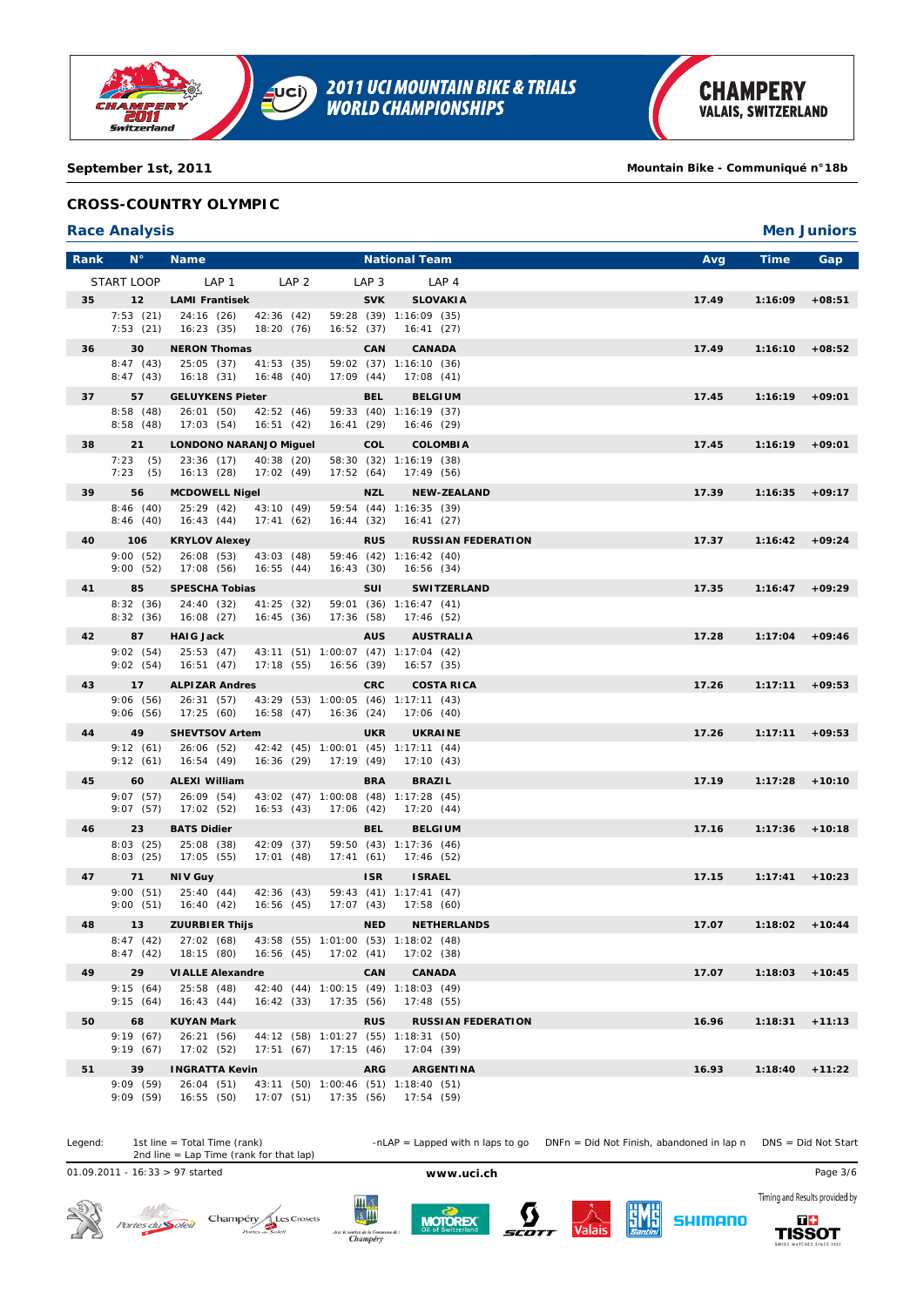

**September 1st, 2011 Mountain Bike - Communiqué n°18b**

## **CROSS-COUNTRY OLYMPIC**

#### **Race Analysis Men Juniors**

| Rank | $N^{\circ}$          | <b>Name</b>                         |                  |            |                  | <b>National Team</b>                                              | Avg   | <b>Time</b>       | Gap      |
|------|----------------------|-------------------------------------|------------------|------------|------------------|-------------------------------------------------------------------|-------|-------------------|----------|
|      | START LOOP           | LAP 1                               | LAP <sub>2</sub> |            | LAP <sub>3</sub> | LAP <sub>4</sub>                                                  |       |                   |          |
| 52   | 66                   | <b>BEBCAK Jozef</b>                 |                  |            | <b>SVK</b>       | <b>SLOVAKIA</b>                                                   | 16.84 | 1:19:07           | $+11:49$ |
|      | 9:45(86)             | 27:24(75)                           |                  |            |                  | 44:51 (65) 1:02:06 (61) 1:19:07 (52)                              |       |                   |          |
|      | 9:45(86)             | 17:39(63)                           | 17:27(58)        | 17:15(46)  |                  | 17:01(36)                                                         |       |                   |          |
| 53   | 81                   | <b>NORDBAKKEN Karl Henrik</b>       |                  |            | <b>NOR</b>       | <b>NORWAY</b>                                                     | 16.82 | $1:19:11 + 11:53$ |          |
|      | 9:19(68)<br>9:19(68) | 26:14 (55)<br>16:55(50)             | 17:07(51)        | 18:05 (67) |                  | 43:21 (52) 1:01:26 (54) 1:19:11 (53)<br>17:45(51)                 |       |                   |          |
| 54   | 22                   | <b>SAWADA Toki</b>                  |                  |            | <b>JPN</b>       | <b>JAPAN</b>                                                      | 16.78 | $1:19:22 + 12:04$ |          |
|      | 9:08(58)             | 26:54(63)                           |                  |            |                  | 44:11 (56) 1:01:33 (56) 1:19:22 (54)                              |       |                   |          |
|      | 9:08(58)             | 17:46(67)                           | 17:17(54)        | 17:22 (50) |                  | 17:49(56)                                                         |       |                   |          |
| 55   | 105                  | <b>KROPACHEV Egor</b>               |                  |            | <b>RUS</b>       | <b>RUSSIAN FEDERATION</b>                                         | 16.75 | 1:19:31           | $+12:13$ |
|      | 9:27(70)             | 27:18(71)                           |                  |            |                  | 44:22 (59) 1:01:52 (58) 1:19:31 (55)                              |       |                   |          |
|      | 9:27(70)             | 17:51 (69)                          | 17:04 (50)       | 17:30 (52) |                  | 17:39 (50)                                                        |       |                   |          |
| 56   | 99<br>9:17(65)       | <b>STOSEK Martin</b><br>26:36 (59)  |                  |            | <b>CZE</b>       | <b>CZECH REPUBLIC</b><br>43:50 (54) 1:01:46 (57) 1:19:53 (56)     | 16.67 | 1:19:53           | $+12:35$ |
|      | 9:17(65)             | 17:19 (58)                          | 17:14(53)        | 17:56 (65) |                  | 18:07 (64)                                                        |       |                   |          |
| 57   | 79                   | <b>DOLEZAL Milan</b>                |                  |            | <b>CZE</b>       | <b>CZECH REPUBLIC</b>                                             | 16.67 | $1:19:54$ +12:36  |          |
|      | 9:28(71)             | 26:57(67)                           |                  |            |                  | 44:43 (64) 1:02:30 (65) 1:19:54 (57)                              |       |                   |          |
|      | 9:28(71)             | 17:29(61)                           | 17:46(65)        | 17:47(63)  |                  | 17:24(47)                                                         |       |                   |          |
| 58   | 53                   | <b>JANEVICS Peteris</b>             |                  |            | LAT              | <b>LATVIA</b>                                                     | 16.67 | 1:19:55           | $+12:37$ |
|      | 9:33(74)<br>9:33(74) | 26:54(64)<br>17:21 (59)             | 17:47(66)        | 17:12(45)  |                  | 44:41 (63) 1:01:53 (59) 1:19:55 (58)<br>18:02 (63)                |       |                   |          |
| 59   | 59                   | <b>GORRY Richard Cypress</b>        |                  |            | <b>USA</b>       | UNITED STATES OF AMERICA                                          | 16.66 | 1:19:56           | $+12:38$ |
|      | 9:31(73)             | 26:47(62)                           |                  |            |                  | 44:38 (61) 1:02:03 (60) 1:19:56 (59)                              |       |                   |          |
|      | 9:31(73)             | 17:16(57)                           | 17:51(67)        | 17:25(51)  |                  | 17:53(58)                                                         |       |                   |          |
| 60   | 55                   | <b>SEWELL Billy</b>                 |                  |            | <b>AUS</b>       | <b>AUSTRALIA</b>                                                  | 16.66 | $1:19:57$ +12:39  |          |
|      | 8:59(49)<br>8:59(49) | 26:46(60)<br>17:47(68)              | 18:12 (72)       | 17:38(60)  |                  | 44:58 (67) 1:02:36 (66) 1:19:57 (60)<br>17:21(45)                 |       |                   |          |
| 61   | 47                   | <b>LINDE Emil</b>                   |                  |            | <b>SWE</b>       | <b>SWEDEN</b>                                                     | 16.64 | 1:20:03           | $+12:45$ |
|      | 8:46(41)             | 24:59 (36)                          |                  |            |                  | 41:44 (33) 1:00:23 (50) 1:20:03 (61)                              |       |                   |          |
|      | 8:46(41)             | 16:13(28)                           | 16:45(36)        | 18:39 (71) |                  | 19:40 (68)                                                        |       |                   |          |
| 62   | 89                   | <b>BERSET Valentin</b>              |                  |            | <b>SUI</b>       | <b>SWITZERLAND</b>                                                | 16.61 | 1:20:11           | $+12:53$ |
|      | 9:09(60)<br>9:09(60) | 27:17(70)<br>18:08 (78)             | 17:43(63)        | 17:37(59)  |                  | 45:00 (68) 1:02:37 (67) 1:20:11 (62)<br>17:34(49)                 |       |                   |          |
| 63   | 72                   | <b>KOWALCZYK Michal</b>             |                  |            | <b>POL</b>       | <b>POLAND</b>                                                     | 16.58 | $1:20:19$ +13:01  |          |
|      | 9:14(62)             | 26:55(65)                           |                  |            |                  | 44:23 (60) 1:02:20 (62) 1:20:19 (63)                              |       |                   |          |
|      | 9:14(62)             | 17:41(65)                           | 17:28 (59)       | 17:57 (66) |                  | 17:59(61)                                                         |       |                   |          |
| 64   | 78                   | <b>BECK Aaron</b>                   |                  |            | <b>GER</b>       | <b>GERMANY</b>                                                    | 16.57 | 1:20:22           | $+13:04$ |
|      | 9:31(72)             | 27:11(69)                           |                  |            |                  | 44:40 (62) 1:02:23 (63) 1:20:22 (64)                              |       |                   |          |
|      | 9:31(72)             | 17:40(64)                           | 17:29(60)        | 17:43(62)  |                  | 17:59 (61)                                                        |       | $1:20:34$ +13:16  |          |
| 65   | 83<br>9:55(92)       | <b>ANDREEV Dmitry</b><br>28:12 (88) |                  |            | <b>RUS</b>       | <b>RUSSIAN FEDERATION</b><br>45:31 (73) 1:02:48 (68) 1:20:34 (65) | 16.53 |                   |          |
|      | 9:55(92)             | 18:17 (82)                          | 17:19(56)        | 17:17 (48) |                  | 17:46 (52)                                                        |       |                   |          |
| 66   | 86                   | <b>MEYLAND Alexander</b>            |                  |            | <b>AUS</b>       | <b>AUSTRALIA</b>                                                  | 16.51 | $1:20:42 + 13:24$ |          |
|      | 9:43(85)             | 27:56 (83)                          |                  |            |                  | 45:49 (75) 1:03:19 (71) 1:20:42 (66)                              |       |                   |          |
|      | 9:43(85)             | 18:13 (79)                          | 17:53(69)        | 17:30(52)  |                  | 17:23(46)                                                         |       |                   |          |
| 67   | 67<br>8:57(47)       | <b>MICK Christoph</b><br>25:49(46)  |                  |            | <b>AUT</b>       | <b>AUSTRIA</b><br>42:33 (41) 1:00:55 (52) 1:21:30 (67)            | 16.34 | 1:21:30           | $+14:12$ |
|      | 8:57(47)             | 16:52(48)                           | 16:44(34)        | 18:22 (70) |                  | 20:35(69)                                                         |       |                   |          |
| 68   | 70                   | <b>DIMIC Gregor</b>                 |                  |            | <b>SLO</b>       | <b>SLOVENIA</b>                                                   | 16.27 | 1:21:53           | $+14:35$ |
|      | 8:56(46)             | 26:56(66)                           |                  |            |                  | 45:05 (69) 1:03:12 (69) 1:21:53 (68)                              |       |                   |          |
|      | 8:56(46)             | 18:00 (76)                          |                  |            |                  | 18:09 (71) 18:07 (68) 18:41 (66)                                  |       |                   |          |

Legend: 1st line = Total Time (rank) -nLAP = Lapped with n laps to go DNFn = Did Not Finish, abandoned in lap n DNS = Did Not Start 1st line = Total Time (rank)<br>2nd line = Lap Time (rank for that lap)

01.09.2011 - 16:33 > 97 started **www.uci.ch** Page 4/6











**TISSOT**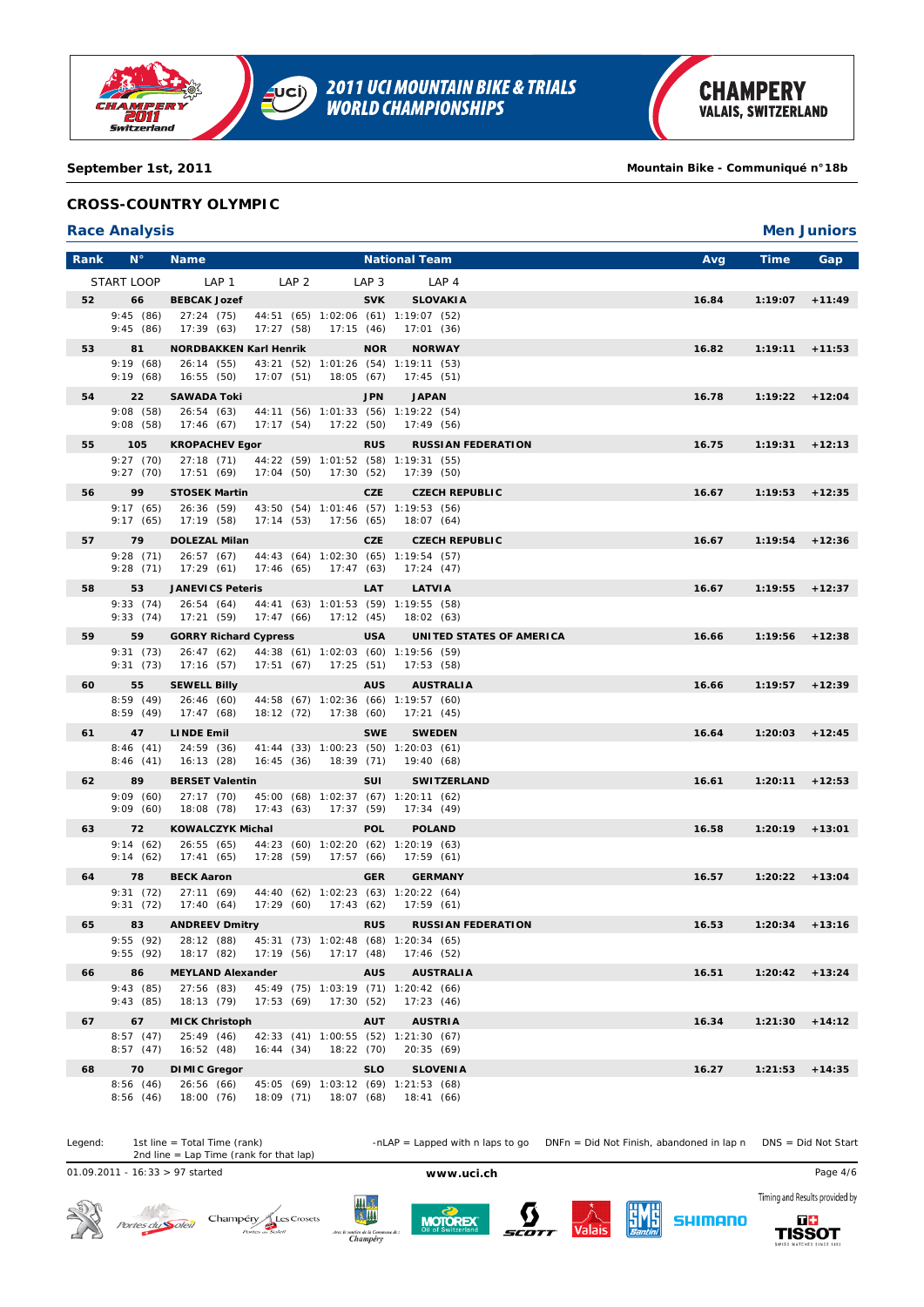

## **September 1st, 2011 Mountain Bike - Communiqué n°18b**

# **CROSS-COUNTRY OLYMPIC**

## **Race Analysis Men Juniors**

| Rank | $N^{\circ}$            | <b>Name</b>                                          |                                                    | <b>National Team</b>      | Avg   | <b>Time</b> | Gap      |
|------|------------------------|------------------------------------------------------|----------------------------------------------------|---------------------------|-------|-------------|----------|
|      | START LOOP             | LAP 1<br>LAP <sub>2</sub>                            | LAP <sub>3</sub>                                   | LAP <sub>4</sub>          |       |             |          |
| 69   | 54                     | <b>BASILIO AMADO Gonçalo Duarte</b>                  | <b>POR</b>                                         | <b>PORTUGAL</b>           | 16.11 | 1:22:40     | $+15:22$ |
|      | 8:55(44)<br>8:55(44)   | 26:47 (61)<br>17:52 (70)<br>18:19 (75)               | 45:06 (70) 1:03:17 (70) 1:22:40 (69)<br>18:11 (69) | 19:23(67)                 |       |             |          |
| 70   | 50                     | <b>FENYVESI Peter</b>                                | <b>HUN</b>                                         | <b>HUNGARY</b>            |       |             | $-1LAP$  |
|      | 9:24(69)<br>9:24(69)   | 27:20 (72)<br>45:28 (72)<br>18:08 (70)<br>17:56 (74) |                                                    |                           |       |             |          |
| 71   | 103                    | <b>BOREDSKIY Ruslan</b>                              | <b>RUS</b>                                         | <b>RUSSIAN FEDERATION</b> |       |             | $-1LAP$  |
|      | 9:52(89)<br>9:52(89)   | 28:10 (86)<br>45:48 (74)<br>17:38(61)<br>18:18 (83)  |                                                    |                           |       |             |          |
| 72   | 109                    | SHUBI Omer                                           | <b>ISR</b>                                         | <b>ISRAEL</b>             |       |             | $-1LAP$  |
|      | 9:41(82)<br>9:41(82)   | 27:36 (79)<br>46:06 (77)<br>17:55 (72)<br>18:30 (79) |                                                    |                           |       |             |          |
| 73   | 104                    | <b>CHUBUKOV Nikita</b>                               | <b>RUS</b>                                         | <b>RUSSIAN FEDERATION</b> |       |             | $-1$ LAP |
|      | 9:55(93)<br>9:55(93)   | 27:54(81)<br>46:14 (80)<br>17:59 (75)<br>18:20 (76)  |                                                    |                           |       |             |          |
| 74   | 108                    | <b>ANGUITA Sebastian</b>                             | <b>CHI</b>                                         | <b>CHILE</b>              |       |             | $-1LAP$  |
|      | 9:37(79)<br>9:37(79)   | 27:43 (80)<br>46:08 (78)<br>18:06 (77)<br>18:25 (78) |                                                    |                           |       |             |          |
| 75   | 25                     | <b>NADON Marc-Antoine</b>                            | <b>CAN</b>                                         | <b>CANADA</b>             |       |             | $-1LAP$  |
|      | 9:42(83)<br>9:42(83)   | 27:58 (84)<br>46:12 (79)<br>18:16 (81)<br>18:14 (74) |                                                    |                           |       |             |          |
| 76   | 75                     | <b>WILLIAMS Casey</b>                                | <b>USA</b>                                         | UNITED STATES OF AMERICA  |       |             | $-1LAP$  |
|      | 9:37(78)<br>9:37(78)   | 27:29 (78)<br>46:30 (81)<br>17:52(70)<br>19:01 (84)  |                                                    |                           |       |             |          |
| 77   | 73                     | <b>FIGUEIREDO Diogo Andre</b>                        | <b>POR</b>                                         | <b>PORTUGAL</b>           |       |             | $-1LAP$  |
|      | 9:50(88)<br>9:50(88)   | 46:47 (82)<br>28:11 (87)<br>18:21 (85)<br>18:36 (80) |                                                    |                           |       |             |          |
| 78   | 51                     | <b>SUJEVIC Robi</b>                                  | <b>CRO</b>                                         | <b>CROATIA</b>            |       |             | $-1LAP$  |
|      | 9:43(84)<br>9:43(84)   | 28:04 (85)<br>46:50 (84)<br>18:21 (85)<br>18:46 (83) |                                                    |                           |       |             |          |
| 79   | 110                    | <b>MEGGYESI Gergo</b>                                | <b>HUN</b>                                         | <b>HUNGARY</b>            |       |             | $-1$ LAP |
|      | 9:50(87)<br>9:50(87)   | 28:37 (89)<br>46:49 (83)<br>18:47 (88)<br>18:12(72)  |                                                    |                           |       |             |          |
| 80   | 112                    | <b>GORZELAK Konrad</b>                               | <b>POL</b>                                         | <b>POLAND</b>             |       |             | $-1$ LAP |
|      | 10:00(96)<br>10:00(96) | 29:14 (91)<br>47:52 (85)<br>19:14 (89)<br>18:38(82)  |                                                    |                           |       |             |          |
| 81   | 52                     | <b>LOIZOU Christos</b>                               | <b>CYP</b>                                         | <b>CYPRUS</b>             |       |             | $-2LAP$  |
|      | 9:33(75)<br>9:33(75)   | 27:55 (82)<br>18:22 (87)                             |                                                    |                           |       |             |          |
| 82   | 76                     | <b>MCDONALD Daniel</b>                               | <b>AUS</b>                                         | <b>AUSTRALIA</b>          |       |             | $-2LAP$  |
|      | 9:39(80)<br>9:39(80)   | 29:11 (90)<br>19:32 (93)                             |                                                    |                           |       |             |          |
| 83   | 69                     | <b>GARRY ROJAS Felipe Rodrigo</b>                    | <b>CHI</b>                                         | <b>CHILE</b>              |       |             | $-2LAP$  |
|      | 9:55(91)<br>9:55(91)   | 29:19 (93)<br>19:24 (92)                             |                                                    |                           |       |             |          |
| 84   | 33                     | KOVAR Radim                                          | <b>CZE</b>                                         | <b>CZECH REPUBLIC</b>     |       |             | -2LAP    |
|      | 9:59(95)<br>9:59(95)   | 29:15 (92)<br>19:16 (90)                             |                                                    |                           |       |             |          |
| 85   | 42                     | <b>AITKEN Christopher</b>                            | <b>AUS</b>                                         | <b>AUSTRALIA</b>          |       |             | $-2LAP$  |
|      | 9:40(81)<br>9:40(81)   | 29:52 (95)<br>20:12 (95)                             |                                                    |                           |       |             |          |

1st line = Total Time (rank)<br>2nd line = Lap Time (rank for that lap)

Legend: 1st line = Total Time (rank) -nLAP = Lapped with n laps to go DNFn = Did Not Finish, abandoned in lap n DNS = Did Not Start

01.09.2011 - 16:33 > 97 started **www.uci.ch** Page 5/6

 $\mathcal{A}^{(t)}$ 



Champéry<br> *Pores a Solen* Portes du Soleil







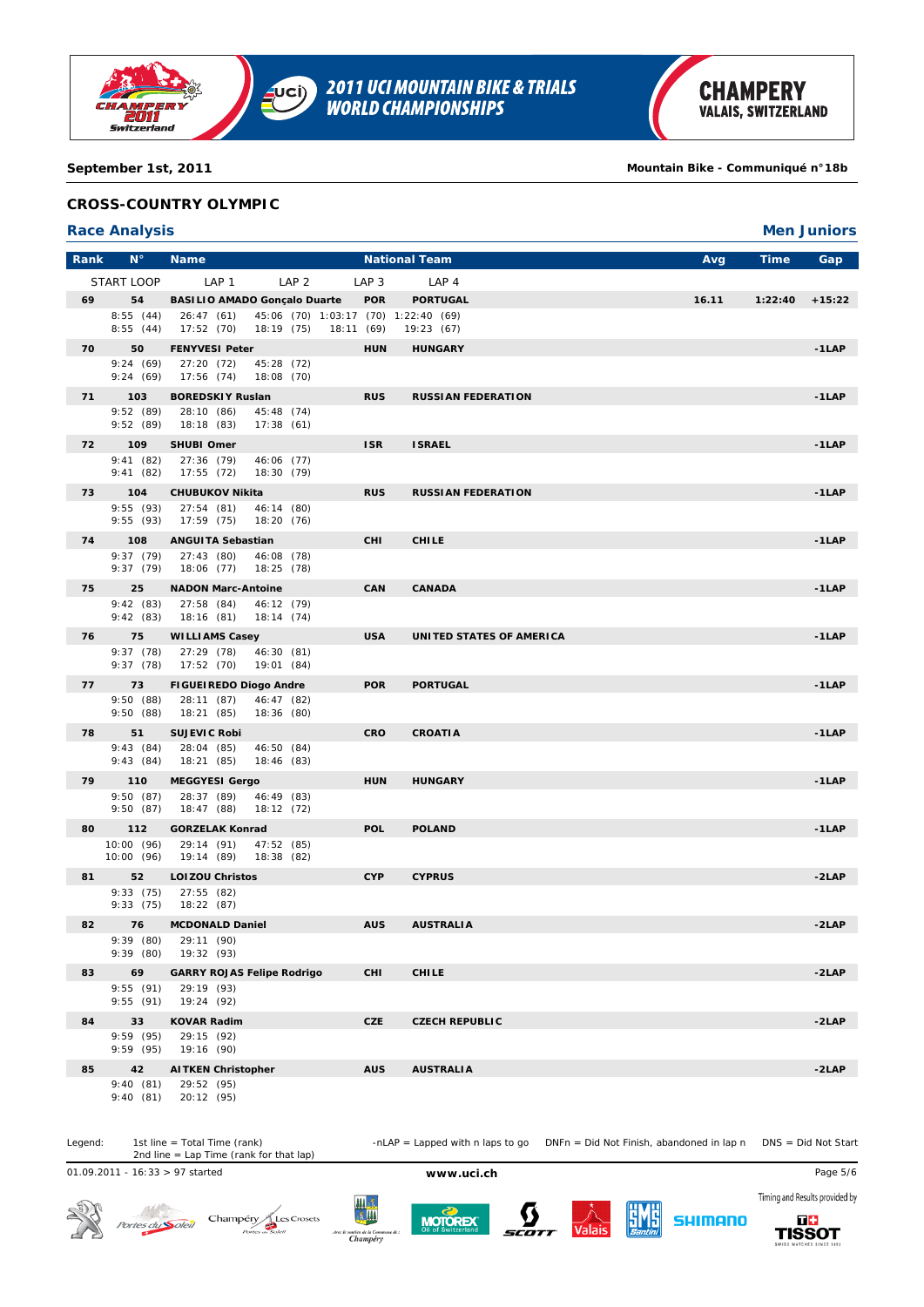

**September 1st, 2011 Mountain Bike - Communiqué n°18b**

## **CROSS-COUNTRY OLYMPIC**

#### **Race Analysis Men Juniors**

| Rank | $N^{\circ}$           | <b>Name</b>                                             |                          |                                                  | <b>National Team</b>                    | Avg | <b>Time</b> | Gap              |
|------|-----------------------|---------------------------------------------------------|--------------------------|--------------------------------------------------|-----------------------------------------|-----|-------------|------------------|
|      | START LOOP            | LAP <sub>1</sub>                                        | LAP <sub>2</sub>         | LAP <sub>3</sub>                                 | LAP <sub>4</sub>                        |     |             |                  |
|      | 38                    | <b>WAWAK Bartlomiej</b>                                 |                          | <b>POL</b>                                       | <b>POLAND</b>                           |     |             | DNF4             |
|      | 7:52(19)              | 23:58 (22)<br>7:52 (19) 16:06 (25) 16:04 (16)           | 40:02 (18)               | 55:47(16)<br>15:45(9)                            |                                         |     |             |                  |
|      | 37                    | <b>SESSLER Nicolas</b>                                  |                          | <b>BRA</b>                                       | <b>BRAZIL</b>                           |     |             | DNF4             |
|      | 9:34(76)              | 27:29 (77)<br>$9:34(76)$ 17:55 (72)                     |                          | 44:54 (66) 1:02:25 (64)<br>17:25 (57) 17:31 (54) |                                         |     |             |                  |
|      | 82                    | <b>HAGSPIEL Elias</b>                                   |                          | <b>AUT</b>                                       | <b>AUSTRIA</b>                          |     |             | DNF3             |
|      |                       | 9:36 (77) 27:21 (74) 45:06 (71)<br>9:36 (77) 17:45 (66) | 17:45(64)                |                                                  |                                         |     |             |                  |
|      | 18                    | <b>SWENSON Keegan</b>                                   |                          | <b>USA</b>                                       | UNITED STATES OF AMERICA                |     |             | DNF3             |
|      | 9:17(66)<br>9:17(66)  | 25:35 (43)<br>16:18 (31)                                | 44:12 (57)<br>18:37(81)  |                                                  |                                         |     |             |                  |
|      | 63                    | <b>WEISENSEEL Jochen</b>                                |                          | <b>GER</b>                                       | <b>GERMANY</b>                          |     |             | DNF3             |
|      | 8:56(45)              | 26:31 (58)<br>8:56 (45) 17:35 (62)                      | 45:59 (76)<br>19:28 (85) |                                                  |                                         |     |             |                  |
|      | $\overline{3}$        | <b>SCHUERMANS Jens</b>                                  |                          | <b>BEL</b>                                       | <b>BELGIUM</b>                          |     |             | DNF <sub>2</sub> |
|      | 7:43(15)              | 23:15(9)<br>$7:43(15)$ 15:32 (10)                       |                          |                                                  |                                         |     |             |                  |
|      | 19                    | <b>ROBERTS Luke</b>                                     |                          | <b>RSA</b>                                       | <b>SOUTH AFRICA</b>                     |     |             | DNF <sub>2</sub> |
|      | 7:54(22)              | 23:39 (18)<br>$7:54$ (22) $15:45$ (15)                  |                          |                                                  |                                         |     |             |                  |
|      | 35                    | <b>FINKE Malte</b>                                      |                          | <b>GER</b>                                       | <b>GERMANY</b>                          |     |             | DNF <sub>2</sub> |
|      | 9:02(53)              | $9:02(53)$ 27:20 (73)<br>18:18 (83)                     |                          |                                                  |                                         |     |             |                  |
|      | 31                    | <b>COCUZZI Luiz</b>                                     |                          | <b>BRA</b>                                       | <b>BRAZIL</b>                           |     |             | DNF <sub>2</sub> |
|      | 8:12(28)<br>8:12(28)  | 27:29 (76)<br>19:17 (91)                                |                          |                                                  |                                         |     |             |                  |
|      | 84                    | <b>SZALONTAY Bence</b>                                  |                          | <b>HUN</b>                                       | <b>HUNGARY</b>                          |     |             | DNF <sub>2</sub> |
|      |                       | 9:59 (94) 29:51 (94)<br>9:59 (94) 19:52 (94)            |                          |                                                  |                                         |     |             |                  |
|      | 45                    | <b>SANTOS RIDAO Antonio</b>                             |                          | <b>ESP</b>                                       | <b>SPAIN</b>                            |     |             | DNF1             |
|      | 9:53 (90)<br>9:53(90) |                                                         |                          |                                                  |                                         |     |             |                  |
|      | 34                    | <b>SUMPTON Matthew</b>                                  |                          | <b>GBR</b>                                       | <b>GREAT BRITAIN</b>                    |     |             | <b>DNFO</b>      |
|      |                       |                                                         |                          |                                                  |                                         |     |             |                  |
|      | 113                   | <b>MUNOZ Sandro</b>                                     |                          | <b>VEN</b>                                       | <b>BOLIVARIAN REPUBLIC OF VENEZUELA</b> |     |             | <b>DNS</b>       |

Legend: 1st line = Total Time (rank) -nLAP = Lapped with n laps to go DNFn = Did Not Finish, abandoned in lap n DNS = Did Not Start 1st line = Total Time (rank)<br>2nd line = Lap Time (rank for that lap)

01.09.2011 - 16:33 > 97 started **www.uci.ch** Page 6/6











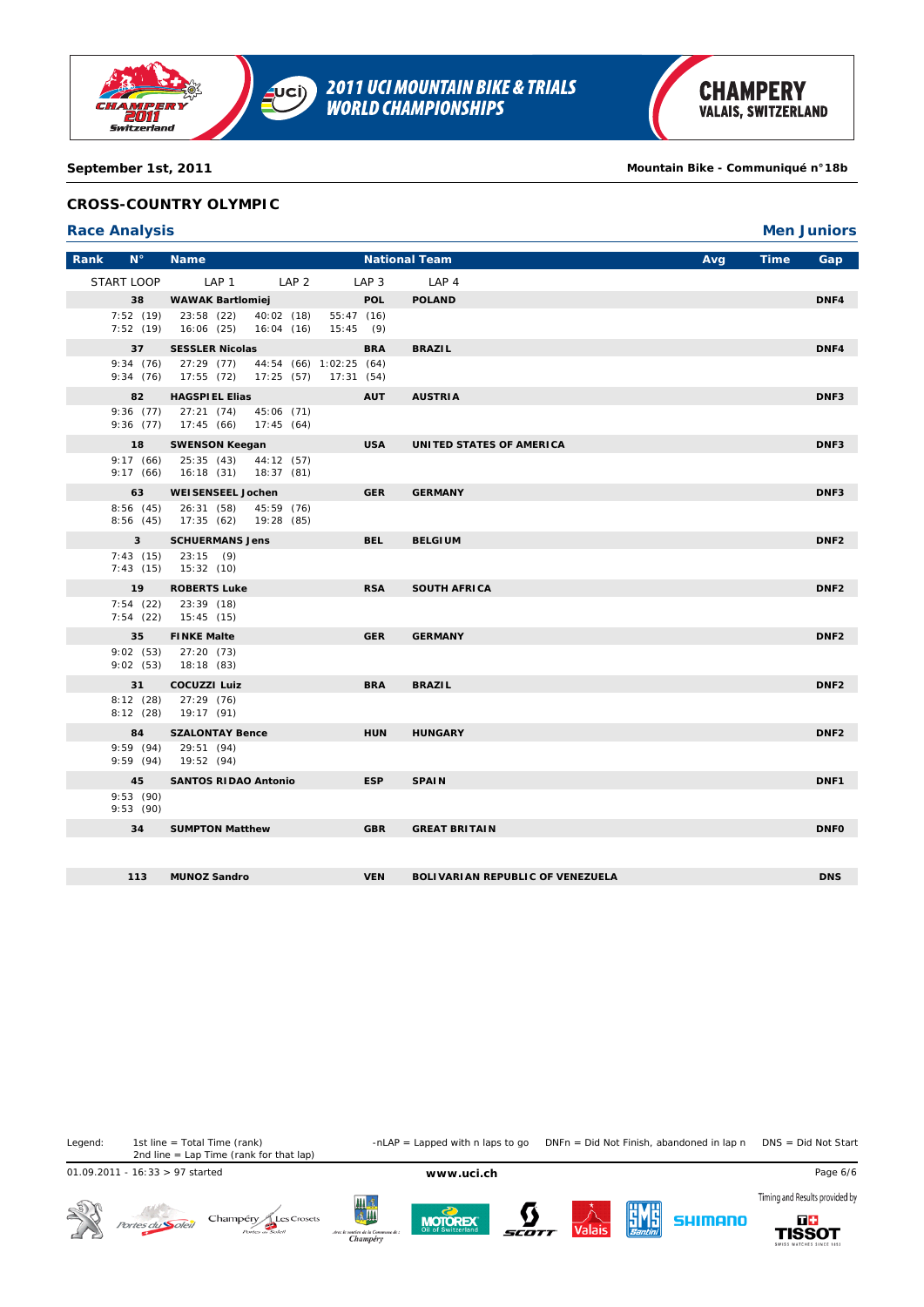

#### **September 1st, 2011 Mountain Bike - Communiqué n°18c**

## **CROSS-COUNTRY OLYMPIC**

# **Ranking by Nation Men Juniors**

The ranking by nation is calculated by adding the points scored by the 3 best placed riders of each nation (Art. 9.2.036)

| Rank           | <b>National Team</b>                  | Rank           | Points | <b>Total</b> |
|----------------|---------------------------------------|----------------|--------|--------------|
| $\mathbf{1}$   | <b>FRANCE</b>                         |                |        | 273          |
|                | KORETZKY Victor                       | $\mathbf{1}$   | 97     |              |
|                | <b>URRUTY Maxime</b>                  | 9              | 89     |              |
|                | <b>GENESTE Thibault</b>               | 11             | 87     |              |
| $\overline{2}$ | <b>SWITZERLAND</b>                    |                |        | 263          |
|                | <b>ZUMSTEIN Dominic</b>               | 5              | 93     |              |
|                | <b>FORSTER Lars</b>                   | 12             | 86     |              |
|                | FRISCHKNECHT Andri                    | 14             | 84     |              |
| 3              | <b>ITALY</b>                          |                |        | 247          |
|                | SAMPARISI Lorenzo                     | $\overline{7}$ | 91     |              |
|                | <b>BONETTO Edoardo</b>                | 18             | 80     |              |
|                | OLIVOTTO Matteo                       | 22             | 76     |              |
| 4              | <b>GERMANY</b>                        |                |        | 241          |
|                | PFÄFFLE Christian                     | 10             | 88     |              |
|                | <b>ZWIEHOFF Ben</b>                   | 17             | 81     |              |
|                | <b>FREY Martin</b>                    | 26             | 72     |              |
| 5              | <b>BELGIUM</b>                        |                |        | 235          |
|                | PANHUYZEN Kevin                       | 6              | 92     |              |
|                | <b>CARA Boris</b>                     | 19             | 79     |              |
|                | <b>SCHEIRE Nicolas</b>                | 34             | 64     |              |
| 6              | <b>NEW-ZEALAND</b>                    |                |        | 234          |
|                | COOPER Anton                          | $\overline{2}$ | 96     |              |
|                | <b>WAGHORN Mathew</b>                 | 27             | 71     |              |
|                | <b>BRADSHAW Tom</b>                   | 31             | 67     |              |
| $\overline{7}$ | <b>NORWAY</b>                         |                |        | 198          |
|                | <b>LILAND Fredrik Fang</b>            | 15             | 83     |              |
|                | <b>KRISTIANSEN Sondre</b>             | 28             | 70     |              |
|                | NORDBAKKEN Karl Henrik                | 53             | 45     |              |
| 8              | UNITED STATES OF AMERICA              |                |        | 151          |
|                | <b>GROTTS Howard</b>                  | 8              | 90     |              |
|                | <b>GORRY Richard Cypress</b>          | 59             | 39     |              |
|                | <b>WILLIAMS Casey</b>                 | 76             | 22     |              |
| 9              | <b>COSTA RICA</b>                     |                |        | 150          |
|                | FONSECA Andrey                        | 3              | 95     |              |
|                | <b>ALPIZAR Andres</b>                 | 43             | 55     |              |
| 10             | <b>RUSSIAN FEDERATION</b>             |                |        | 149          |
|                | <b>KRYLOV Alexey</b>                  | 40             | 58     |              |
|                | <b>KUYAN Mark</b>                     | 50             | 48     |              |
| 11             | KROPACHEV Egor<br><b>SOUTH AFRICA</b> | 55             | 43     | 140          |
|                | DAVIDS Brendon                        | 23             | 75     |              |
|                |                                       | 33             |        |              |
| 12             | <b>HEYNS Gert</b>                     |                | 65     |              |
|                | <b>CANADA</b><br>NERON Thomas         |                |        | 134          |
|                |                                       | 36             | 62     |              |
|                | <b>VIALLE Alexandre</b>               | 49             | 49     |              |
|                | NADON Marc-Antoine                    | 75             | 23     |              |

 $\mathcal{N}^{\ell}$ 









01.09.2011 - 16:37 **www.uci.ch** Page 1/3Timing and Results provided by

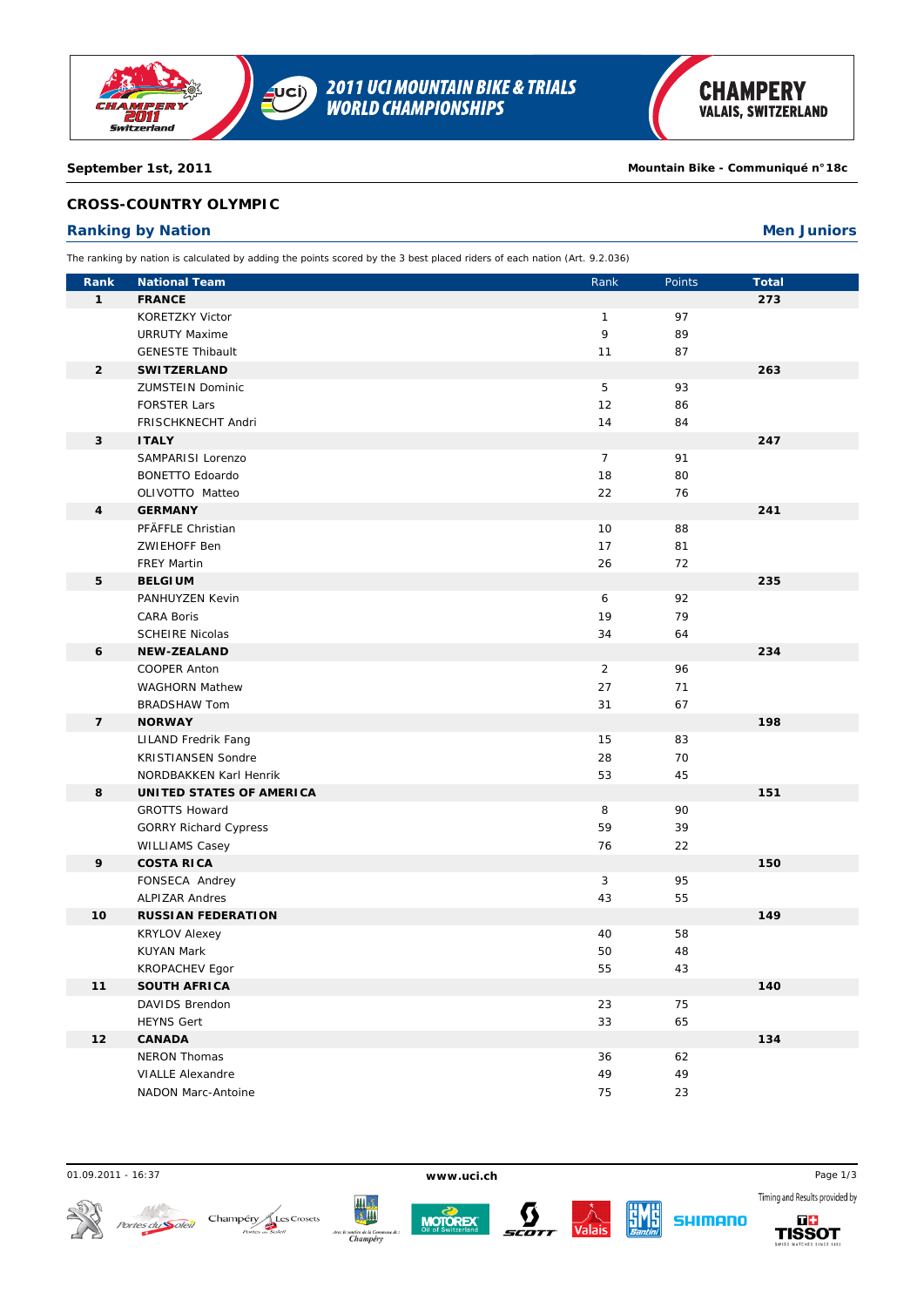

**September 1st, 2011 Mountain Bike - Communiqué n°18c**

## **CROSS-COUNTRY OLYMPIC**

# **Ranking by Nation Men Juniors**

The ranking by nation is calculated by adding the points scored by the 3 best placed riders of each nation (Art. 9.2.036)

| Rank | <b>National Team</b>             | Rank           | Points | <b>Total</b> |
|------|----------------------------------|----------------|--------|--------------|
| 13   | <b>AUSTRALIA</b>                 |                |        | 126          |
|      | HAIG Jack                        | 42             | 56     |              |
|      | <b>SEWELL Billy</b>              | 60             | 38     |              |
|      | MEYLAND Alexander                | 66             | 32     |              |
| 14   | <b>ARGENTINA</b>                 |                |        | 121          |
|      | ROJAS Luis                       | 24             | 74     |              |
|      | <b>INGRATTA Kevin</b>            | 51             | 47     |              |
| 15   | <b>AUSTRIA</b>                   |                |        | 113          |
|      | MAYER Michael                    | 16             | 82     |              |
|      | MICK Christoph                   | 67             | 31     |              |
| 16   | <b>SLOVAKIA</b>                  |                |        | 109          |
|      | <b>LAMI Frantisek</b>            | 35             | 63     |              |
|      | <b>BEBCAK Jozef</b>              | 52             | 46     |              |
| 17   | <b>SLOVENIA</b>                  |                |        | 108          |
|      | KOROSEC Rok                      | 20             | 78     |              |
|      | <b>DIMIC Gregor</b>              | 68             | 30     |              |
| 18   | <b>CZECH REPUBLIC</b>            |                |        | 97           |
|      | <b>STOSEK Martin</b>             | 56             | 42     |              |
|      | DOLEZAL Milan                    | 57             | 41     |              |
|      | KOVAR Radim                      | 84             | 14     |              |
| 19   | <b>GREAT BRITAIN</b>             |                |        | 94           |
|      | FERGUSON Grant                   | $\overline{4}$ | 94     |              |
| 20   | <b>ISRAEL</b>                    |                |        | 77           |
|      | NIV Guy                          | 47             | 51     |              |
|      | SHUBI Omer                       | 72             | 26     |              |
| 21   | <b>SPAIN</b>                     |                |        | 66           |
|      | RODRIGUEZ GUEDE Pablo            | 32             | 66     |              |
| 22   | <b>COLOMBIA</b>                  |                |        | 60           |
| 23   | LONDONO NARANJO Miguel           | 38             | 60     |              |
|      | <b>UKRAINE</b><br>SHEVTSOV Artem | 44             | 54     | 54           |
| 24   | <b>BRAZIL</b>                    |                |        | 53           |
|      | ALEXI William                    | 45             | 53     |              |
| 25   | <b>POLAND</b>                    |                |        | 53           |
|      | KOWALCZYK Michal                 | 63             | 35     |              |
|      | GORZELAK Konrad                  | 80             | 18     |              |
| 26   | <b>NETHERLANDS</b>               |                |        | 50           |
|      | ZUURBIER Thijs                   | 48             | 50     |              |
| 27   | <b>PORTUGAL</b>                  |                |        | 50           |
|      | BASILIO AMADO Gonçalo Duarte     | 69             | 29     |              |
|      | FIGUEIREDO Diogo Andre           | 77             | 21     |              |
| 28   | <b>HUNGARY</b>                   |                |        | 47           |
|      | FENYVESI Peter                   | 70             | 28     |              |
|      | MEGGYESI Gergo                   | 79             | 19     |              |
| 29   | <b>JAPAN</b>                     |                |        | 44           |
|      | SAWADA Toki                      | 54             | 44     |              |
| 30   | <b>LATVIA</b>                    |                |        | 40           |
|      | JANEVICS Peteris                 | 58             | 40     |              |
|      |                                  |                |        |              |

01.09.2011 - 16:37 **www.uci.ch** Page 2/3









SHIMANO

Timing and Results provided by